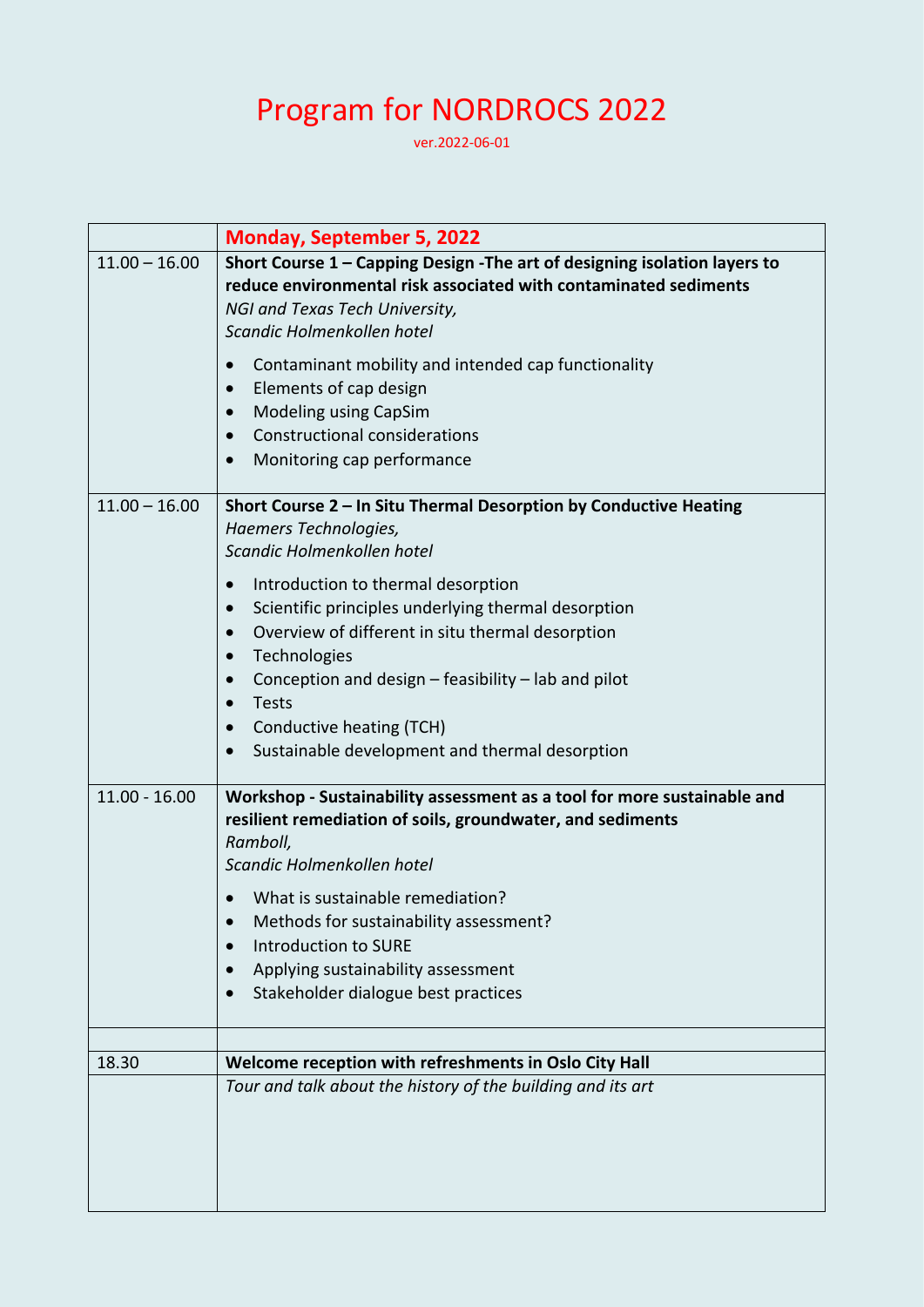|                 | Tuesday, September 6, 2022                                                                                            |                                                                            |  |
|-----------------|-----------------------------------------------------------------------------------------------------------------------|----------------------------------------------------------------------------|--|
|                 | Venue: Scandic Holmenkollen hotel                                                                                     |                                                                            |  |
| $08.30 - 10.00$ | <b>Registration and coffee</b>                                                                                        |                                                                            |  |
| $10.00 - 11.00$ | <b>Opening session, SAGA HALL A/B/C</b>                                                                               |                                                                            |  |
|                 | Welcome: Marianne Borgen, Major of Oslo                                                                               |                                                                            |  |
|                 |                                                                                                                       |                                                                            |  |
|                 | Paul S. Cappelen, Coordinator for NORDROCS 2022                                                                       |                                                                            |  |
|                 |                                                                                                                       |                                                                            |  |
|                 | Morten Jartun, President of Miljøringen, Norway                                                                       |                                                                            |  |
|                 |                                                                                                                       |                                                                            |  |
|                 | Keynote speaker:                                                                                                      |                                                                            |  |
|                 | Dietmar Müller-Grabherr, EU Common Forum<br>Biodiversity, Circular Economy and Climate Change - streamlining Societal |                                                                            |  |
|                 |                                                                                                                       | Challenges to Contaminated Land Management (within the EU Green Deal)      |  |
| $10.50 - 11.00$ | <b>Gymnastics</b>                                                                                                     |                                                                            |  |
|                 | SAGA HALL A/B/C                                                                                                       |                                                                            |  |
| $11.00 - 12.00$ | EPA session from 4 Nordic countries - Topic PFAS                                                                      |                                                                            |  |
|                 | Chair: Vanja Alling, Norwegian Environment Agency                                                                     |                                                                            |  |
|                 |                                                                                                                       |                                                                            |  |
| $12.00 - 13.00$ | Presentations and discussion, moderated by Dietmar Müller-Grabherr.<br>Lunch                                          |                                                                            |  |
| $13.00 - 13.30$ | <b>Poster session and exhibition</b>                                                                                  |                                                                            |  |
|                 | <b>Parallel session 2</b><br><b>Parallel session 1</b>                                                                |                                                                            |  |
|                 | SAGA HALL A/B                                                                                                         | <b>SAGA HALL C</b>                                                         |  |
| $13.30 - 14.50$ | Session A - Remediation of soil,                                                                                      | Session B - Soil as a resource                                             |  |
|                 | rock and groundwater                                                                                                  | <b>Chair: Jarno Laitinen (Ramboll)</b>                                     |  |
|                 | Chair: Mette M. Broholm (DTU)                                                                                         |                                                                            |  |
|                 |                                                                                                                       | <b>Stefan Ritter (NGI)</b>                                                 |  |
|                 | Keynote speaker:                                                                                                      | Reuse of waste and surplus masses as                                       |  |
|                 | <b>Mike Annable (University of</b><br>Florida)                                                                        | impermeable geological materials:<br>Potential of pressfilter residual and |  |
|                 | The critical link between                                                                                             | excavated lime cement stabilised clay for                                  |  |
|                 | characterization and remediation.                                                                                     | landfill barriers.                                                         |  |
|                 |                                                                                                                       |                                                                            |  |
|                 | Nina Tuxen (Capital Region of                                                                                         | <b>Klaus Weber (NIRAS)</b>                                                 |  |
|                 | Denmark)<br>Innovative remediation of                                                                                 | LCA screening of remediation methods -                                     |  |
|                 | contaminant plumes as a                                                                                               | a simplified approach using life cycle<br>profiles.                        |  |
|                 | sustainable alternative to                                                                                            |                                                                            |  |
|                 | traditional pump and treat.                                                                                           | Erika Kämäräinen (Ramboll)                                                 |  |
|                 |                                                                                                                       | Biochar for managing sulphide bearing                                      |  |
|                 | <b>Gary Wealthall (Geosyntec</b>                                                                                      | geomaterial.                                                               |  |
|                 | Consultants)                                                                                                          |                                                                            |  |
|                 |                                                                                                                       |                                                                            |  |
|                 |                                                                                                                       |                                                                            |  |
|                 | Advances in the Bioremediation of<br>DNAPL source zones in fractured<br>bedrock.                                      | <b>Cathrine Eckbo (NGI)</b>                                                |  |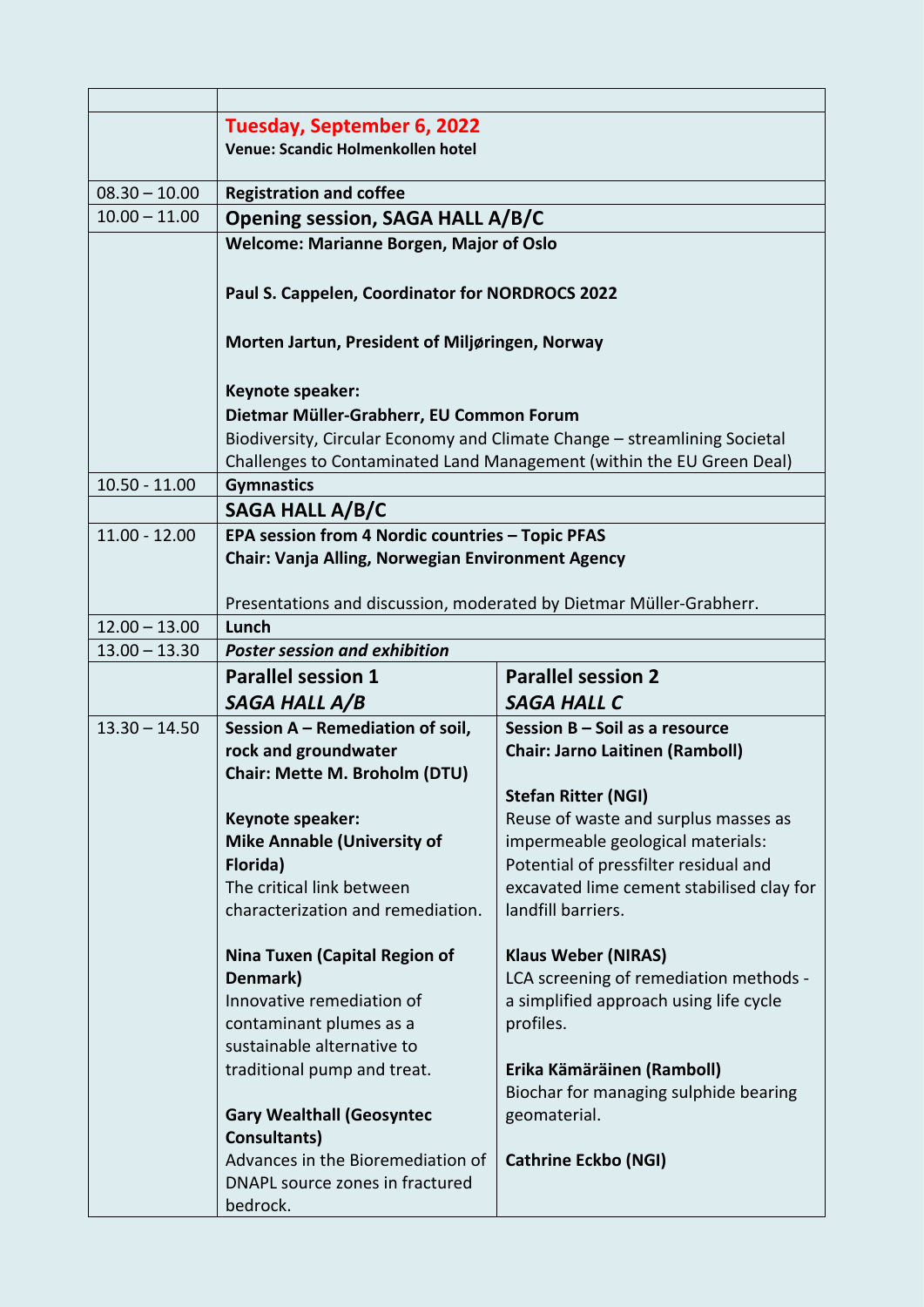|                 |                                                          | Reuse of end of life concrete: The<br>problem of hexavalent chromium |  |
|-----------------|----------------------------------------------------------|----------------------------------------------------------------------|--|
|                 |                                                          | leaching.                                                            |  |
| $14.50 - 15.50$ | Poster session and exhibition, matchmaking, coffee break |                                                                      |  |
| $15.50 - 17.10$ | <b>Session C - PFAS</b>                                  | Session D - Urban challenges                                         |  |
|                 | <b>Chair: Linda Karlsson</b>                             | <b>Chair: Ulrika Larson</b>                                          |  |
|                 |                                                          |                                                                      |  |
|                 | Keynote speaker:                                         | <b>Outi Hyttinen (Sitowise)</b>                                      |  |
|                 | <b>Hans Slenders (Arcadis)</b>                           | The Viinikanlahti Bay case - when                                    |  |
|                 | PFAS in soil and water: deal with                        | contaminated lake sediments meet an                                  |  |
|                 | it!                                                      | international urban ideas competition.                               |  |
|                 | Ingvild H. Nygård (Norconsult)                           | Agnieszka T. Bentzen (Region of                                      |  |
|                 | PFOS-sorption in the groundwater                         | <b>Southern Denmark)</b>                                             |  |
|                 | fluctuation zone.                                        | Integrated water management in the                                   |  |
|                 |                                                          | future climate change for robust risk                                |  |
|                 | <b>Julie Kofoed (Danish Regions)</b>                     | assessment from contaminated point                                   |  |
|                 | PFAS findings in close to 1 100 site                     | sources.                                                             |  |
|                 | investigations at various                                |                                                                      |  |
|                 | businesses.                                              | Hanna Almquist (WSP)                                                 |  |
|                 |                                                          | From gas works site to residential area -                            |  |
|                 |                                                          | challenges and solutions in assessing                                |  |
|                 |                                                          | vapour intrusion of PAH.                                             |  |
|                 |                                                          | Louise Skytte Clausen (Sweco) and                                    |  |
|                 |                                                          | Sebastian Gustavson (Ultra Aqua)                                     |  |
|                 |                                                          | UV technology - A new way to remove                                  |  |
|                 |                                                          | chlorinated compounds from air.                                      |  |
| $18.30 -$       | Drinks in the exhibition area                            |                                                                      |  |
| $19.00 -$       | Conference dinner in SAGA HALL A/B/C                     |                                                                      |  |
|                 | Entertainment:                                           |                                                                      |  |
|                 | Music by:                                                |                                                                      |  |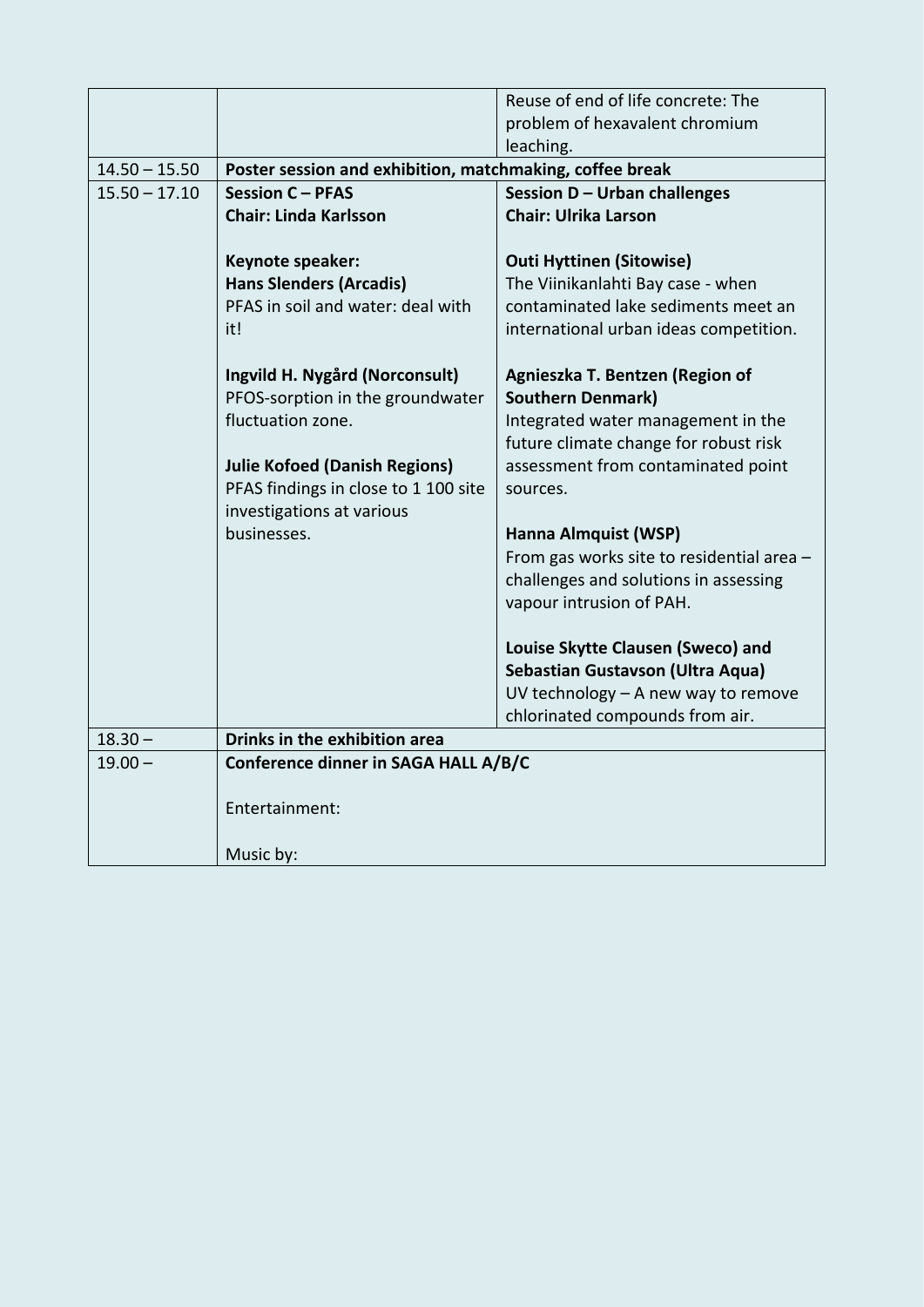|           | <b>Wednesday, September 7, 2022</b>                |                                               |                                        |
|-----------|----------------------------------------------------|-----------------------------------------------|----------------------------------------|
|           | <b>SAGA A</b>                                      | <b>SAGAB</b>                                  | <b>SAGA C</b>                          |
| $8.30 -$  | Session E - Remediation -                          | Session F - Emerging                          | Session G - Site                       |
| 09.50     | Soil, rock and                                     | contaminants                                  | <b>Investigations - Sediments</b>      |
|           | groundwater                                        | <b>Chair: Patrick van Hees</b>                | <b>Chair: Marianne Olsen</b>           |
|           | <b>Chair: Aura Nousiainen</b>                      | (Eurofins)                                    | (NIVA)                                 |
|           | (AFRY)                                             |                                               |                                        |
|           |                                                    | Hans Peter Arp (NGI)                          | Leo Regazzoni (SGF/Lektus)             |
|           | Katerina Tsitonaki (WSP)                           | Prioritizing emerging                         | and Thomas Jansson                     |
|           | Reagents for in situ                               | <b>Persistent and Mobile</b>                  | (SGF/Geosyntech)                       |
|           | remediation: State of the                          | organic substances in                         | Certified sampling in                  |
|           | art and latest innovations.                        | groundwater and drinking                      | practice - 10 years with               |
|           |                                                    | water through hazard and                      | certified environmental                |
|           | <b>Azariel Ruiz-Valencia</b>                       | risk assessment for substi-                   | sampling according to                  |
|           | (University of Lyon)                               | tution and remediation.                       | Nordic standard.                       |
|           | Bioelectrochemical                                 |                                               |                                        |
|           | Remediation of                                     | <b>Mahdiyeh Mohammad-</b>                     | <b>Jens Laugesen (DNV)</b>             |
|           | Petroleum-Contaminated                             | zadeh (University of Oulu)                    | Trends and developments                |
|           | Soil and Groundwater.                              | Adsorption performance of<br>surface-modified | in innovative investigations           |
|           |                                                    | biosorbent for removal of                     | and monitoring of marine<br>sediments. |
|           | Daniel Leigh (Evonik)                              | antibiotics from                              |                                        |
|           | Combining Biogeochem-<br>ical Processes to Enhance | wastewater.                                   | <b>Nils Ekeroth (NIRAS)</b>            |
|           | <b>Reductive Treatment of</b>                      |                                               | Monitored natural recovery             |
|           | <b>Chlorinated Organics and</b>                    | <b>Henning Jensen (NGU)</b>                   | (MNR) in Drammens-                     |
|           | Metals.                                            | Microplastic in marine                        | fjorden, Norway.                       |
|           |                                                    | sediments -Results from                       |                                        |
|           | Peter Harms-Ringdahl,                              | the MAREANO mapping                           | <b>Hubert de Jonge (Eurofins)</b>      |
|           | <b>Martin Palmqvist</b>                            | program and some                              | A Danish case study for                |
|           | (EnviFix)                                          | analytical challenges                         | sampling in surface water              |
|           | Investigation and                                  | encountered.                                  | with volume-based passive              |
|           | remediation of soil at                             |                                               | sampling - Sorbisense                  |
|           | marinas and boat                                   | <b>Gøril Aasen Slinde (NGI)</b>               | method.                                |
|           | maintenance sites.                                 | The environmental legacy                      |                                        |
|           |                                                    | of disposable paper plates -                  |                                        |
|           |                                                    | PFAS contamination in                         |                                        |
|           |                                                    | Tyrifjorden.                                  |                                        |
|           |                                                    |                                               |                                        |
| $09.50 -$ | <b>Coffee Break</b>                                |                                               |                                        |
| 10.35     |                                                    |                                               |                                        |
|           |                                                    |                                               |                                        |
|           |                                                    |                                               |                                        |
|           |                                                    |                                               |                                        |
|           |                                                    |                                               |                                        |
|           |                                                    |                                               |                                        |
|           |                                                    |                                               |                                        |
|           |                                                    |                                               |                                        |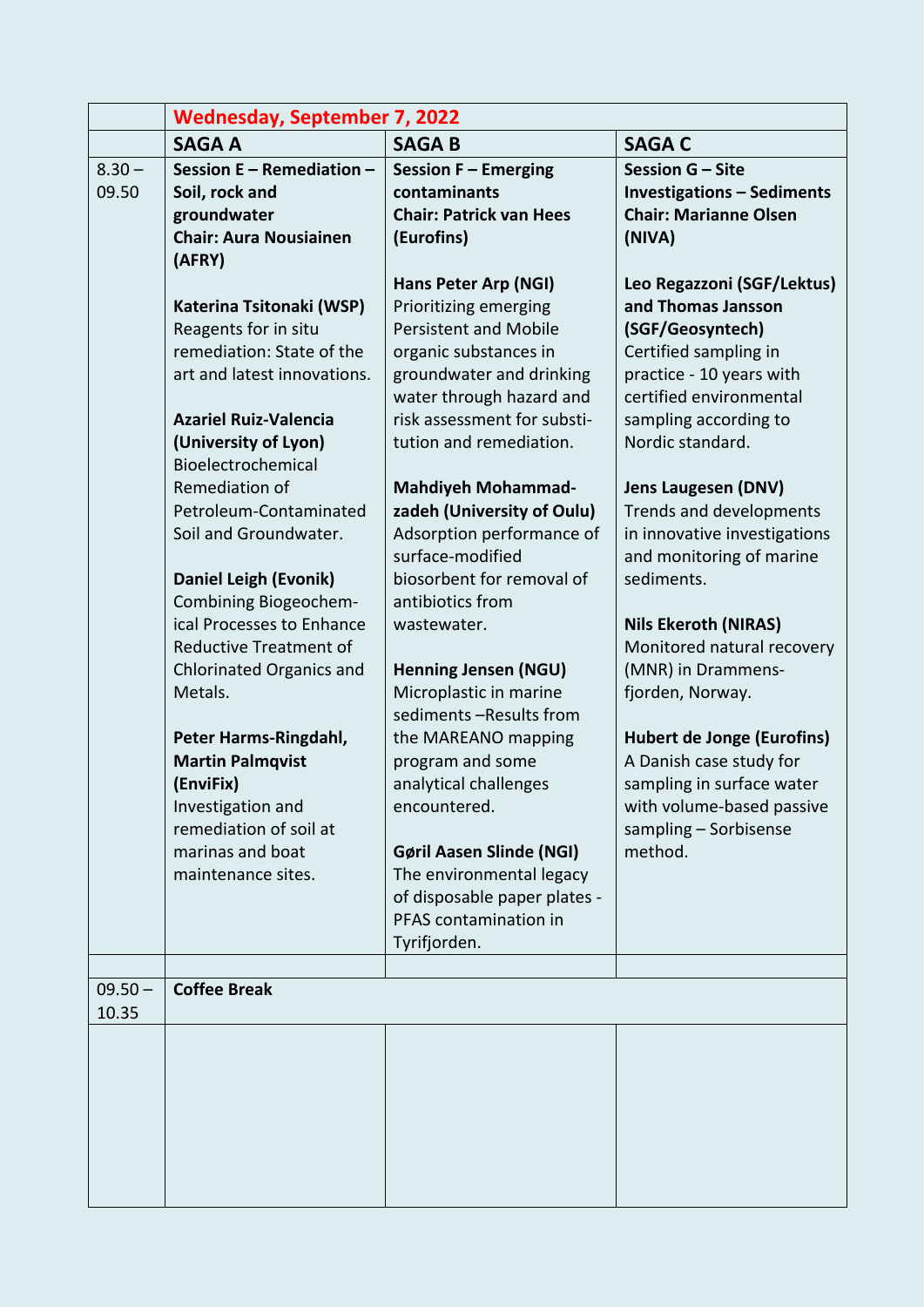| $10.35 -$ | Session H - Remediation                          | Session I-Site                                             | Session J - Risk assessment    |
|-----------|--------------------------------------------------|------------------------------------------------------------|--------------------------------|
| 11.55     | - Soil, rock and                                 | <b>Investigations - Soil, rock</b>                         | - Sediments                    |
|           | groundwater                                      | and groundwater                                            | <b>Chair: Morten Jartun</b>    |
|           | Chair: Annika Fjordbøge                          | <b>Chair: Paul S. Cappelen</b>                             |                                |
|           | (DTU)                                            | (NGI)                                                      | Keynote speaker:               |
|           |                                                  |                                                            | <b>Marianne Olsen (NIVA)</b>   |
|           | <b>Bertil Ben Carlson (WSP)</b>                  | Jesper B. Nielsen (NIRAS)                                  | Clean up levels for            |
|           | Pump & treat - Lessons                           | Revisiting an old oil spill -                              | contaminated sediments         |
|           | learnt from the reassess-                        | new high resolution tools                                  | based on bioavailability.      |
|           | ment and optimization at                         | provide data for a new and                                 |                                |
|           | more than 40 sites and                           | much different conceptual                                  | <b>Ann-Sofie Wernersson</b>    |
|           | best practice from current                       | model.                                                     | (SGI)                          |
|           | projects.                                        |                                                            | <b>Swedish Sediment Risk</b>   |
|           |                                                  | <b>Lars Davidsson (WSP)</b>                                | Assessment Strategy.           |
|           | <b>Helena Hinrichsen</b>                         | <b>Evaluation of High</b>                                  |                                |
|           | (Envytech Solutions)                             | <b>Resolution Methods for</b>                              | <b>Arto Itkonen (Sitowise)</b> |
|           | <b>Surface Active Foam</b>                       | <b>VOC Contaminant and Flux</b>                            | Lead shots in a sensitive      |
|           | Fractionation (SAFF):                            | Distributions in Igneous /                                 | spring lake - case             |
|           | <b>Effective PFAS removal</b>                    | Metamorphic Rock Settings.                                 | Onkilampi, Suonenjoki,         |
|           | from water using only air                        |                                                            | Finland.                       |
|           |                                                  | <b>Simon Ross Stenger (NGI)</b>                            |                                |
|           | Lars Været (Norconsult)                          | Interpretation and visua-                                  |                                |
|           | <b>Remediation of PFAS</b>                       | lization of contaminated<br>soil at a former ferrosilicon  |                                |
|           | contaminated ground at a<br>former fire-fighting | smelter using implicit 3D                                  |                                |
|           | facility. From initial                           | modelling $-$ is it worth the                              |                                |
|           | investigations to                                | effort?                                                    |                                |
|           | completed remediation.                           |                                                            |                                |
|           | Lessons learned.                                 | <b>Gro Lilbæk (NIRAS)</b>                                  |                                |
|           |                                                  | High-resolution site                                       |                                |
|           |                                                  | <b>Helena Nord (RGS Nordic)</b> characterization using new |                                |
|           | Remediation of a 1 km                            | groundwater profiler.                                      |                                |
|           | long PCE plume in the                            |                                                            |                                |
|           | woods of Lappeenranta,                           |                                                            |                                |
|           | Finland, using a Plume-                          |                                                            |                                |
|           | Stop barrier with colloidal                      |                                                            |                                |
|           | active carbon for in situ                        |                                                            |                                |
|           | sorption and HRC for                             |                                                            |                                |
|           | enhanced reductive                               |                                                            |                                |
|           | dichlorination.                                  |                                                            |                                |
| $11.55 -$ | Lunch                                            |                                                            |                                |
| 12.55     |                                                  |                                                            |                                |
| $12.55 -$ | <b>Poster session and exhibition</b>             |                                                            |                                |
| 13.25     |                                                  |                                                            |                                |
|           |                                                  |                                                            |                                |
|           |                                                  |                                                            |                                |
|           |                                                  |                                                            |                                |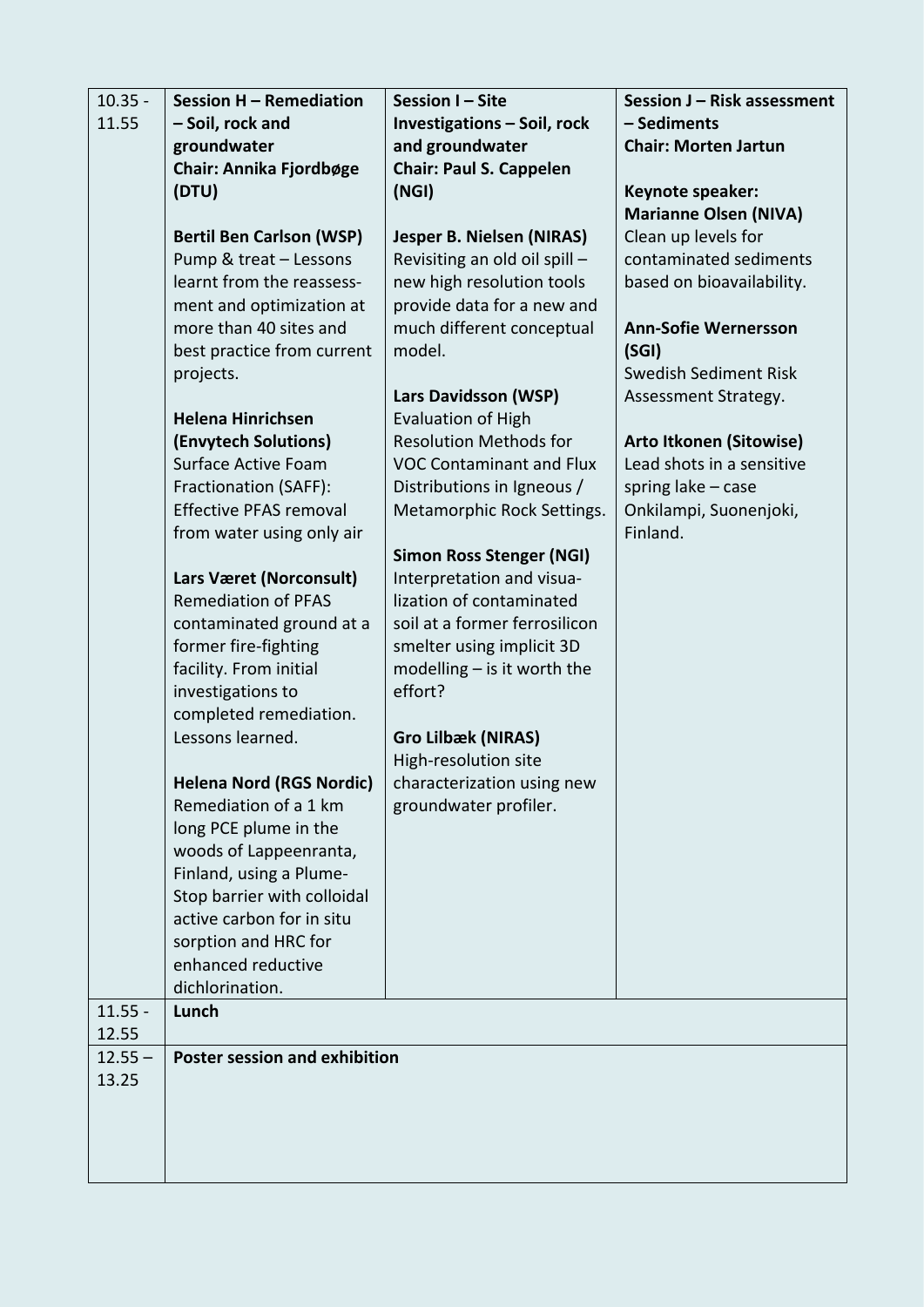| Soil, rock and<br><b>Sediments</b><br>14.45<br>assessment - Soil, rock and<br>groundwater<br><b>Chair: Jens Laugesen (DNV)</b><br>groundwater<br><b>Chair: Mette</b><br><b>Chair: Jenny Norrman</b><br>(Chalmers)<br><b>Christophersen (Ramboll)</b><br><b>Hilde Trannum (NIVA)</b><br>Long-term biological effects |  |
|---------------------------------------------------------------------------------------------------------------------------------------------------------------------------------------------------------------------------------------------------------------------------------------------------------------------|--|
|                                                                                                                                                                                                                                                                                                                     |  |
|                                                                                                                                                                                                                                                                                                                     |  |
|                                                                                                                                                                                                                                                                                                                     |  |
|                                                                                                                                                                                                                                                                                                                     |  |
|                                                                                                                                                                                                                                                                                                                     |  |
| <b>Tove Mallin (RISE)</b><br>of capping with thin layers<br>Jussi Reinikainen (Finnish                                                                                                                                                                                                                              |  |
| of activated carbon in the<br><b>Testbed PFAS - evaluation</b><br><b>Environment Institute)</b>                                                                                                                                                                                                                     |  |
| <b>Risk assessment of PFAS</b><br>of remediation techniques<br>Grenland fjords, Norway                                                                                                                                                                                                                              |  |
| for PFAS contaminations<br>contaminated sites as a                                                                                                                                                                                                                                                                  |  |
| and PFAS-free fire<br><b>Jarno Laitinen (Ramboll)</b><br>result of firefighting                                                                                                                                                                                                                                     |  |
| extinguishing agents<br>Minimizing sustainability<br>activities.                                                                                                                                                                                                                                                    |  |
| impacts throughout                                                                                                                                                                                                                                                                                                  |  |
| Leo Yeung (Örebro<br>Michel Hubert (NGI),<br>dredging project - from                                                                                                                                                                                                                                                |  |
| Optimizing soil washing as<br>decision making to<br>University)<br>a remediation method for<br>stabilization.<br>Comprehensive assessment                                                                                                                                                                           |  |
| PFAS contaminated soil<br>of poly-/perfluoroalkyl                                                                                                                                                                                                                                                                   |  |
| substances (PFAS) in                                                                                                                                                                                                                                                                                                |  |
| Søren Eriksen (Krüger)<br>contaminated soil.<br><b>Sissel Ranneklev (NIVA)</b>                                                                                                                                                                                                                                      |  |
| <b>Thermal Conductive</b><br>Identifying the most                                                                                                                                                                                                                                                                   |  |
| contaminated sediments<br><b>Heating for PFAS</b><br>Mette M. Broholm (DTU)                                                                                                                                                                                                                                         |  |
| remediation.<br>along the cost of Norway.<br>Degradation of pharmaceu-                                                                                                                                                                                                                                              |  |
| tical compounds in the                                                                                                                                                                                                                                                                                              |  |
| <b>Jack Shore (Regenesis)</b><br><b>Alizee Lehoux (University</b><br>plume emanating from the                                                                                                                                                                                                                       |  |
| of Uppsala)<br>Installation and operation<br>factory site in Grindsted -                                                                                                                                                                                                                                            |  |
| of an injectable in situ<br>Remediation of<br>tools and evaluation of                                                                                                                                                                                                                                               |  |
| permeable reactive barrier<br>contaminated fibrous<br>degradation potential.                                                                                                                                                                                                                                        |  |
| sediments combined with<br>to prevent the advection                                                                                                                                                                                                                                                                 |  |
| of per- and polyfluoroalkyl<br>Torunn Hønsi (Western<br>energy production.                                                                                                                                                                                                                                          |  |
| <b>Norway Research Institute)</b><br>substances at an airport.                                                                                                                                                                                                                                                      |  |
| Contaminated sites at risk:                                                                                                                                                                                                                                                                                         |  |
| A GIS-based identification                                                                                                                                                                                                                                                                                          |  |
| and assessment of possible                                                                                                                                                                                                                                                                                          |  |
| increased pollution and                                                                                                                                                                                                                                                                                             |  |
| reduced water quality due                                                                                                                                                                                                                                                                                           |  |
| to climate change.<br>Poster session and exhibition, Coffee Break<br>$14.45 -$                                                                                                                                                                                                                                      |  |
| 15.25                                                                                                                                                                                                                                                                                                               |  |
|                                                                                                                                                                                                                                                                                                                     |  |
|                                                                                                                                                                                                                                                                                                                     |  |
|                                                                                                                                                                                                                                                                                                                     |  |
|                                                                                                                                                                                                                                                                                                                     |  |
|                                                                                                                                                                                                                                                                                                                     |  |
|                                                                                                                                                                                                                                                                                                                     |  |
|                                                                                                                                                                                                                                                                                                                     |  |
|                                                                                                                                                                                                                                                                                                                     |  |
|                                                                                                                                                                                                                                                                                                                     |  |